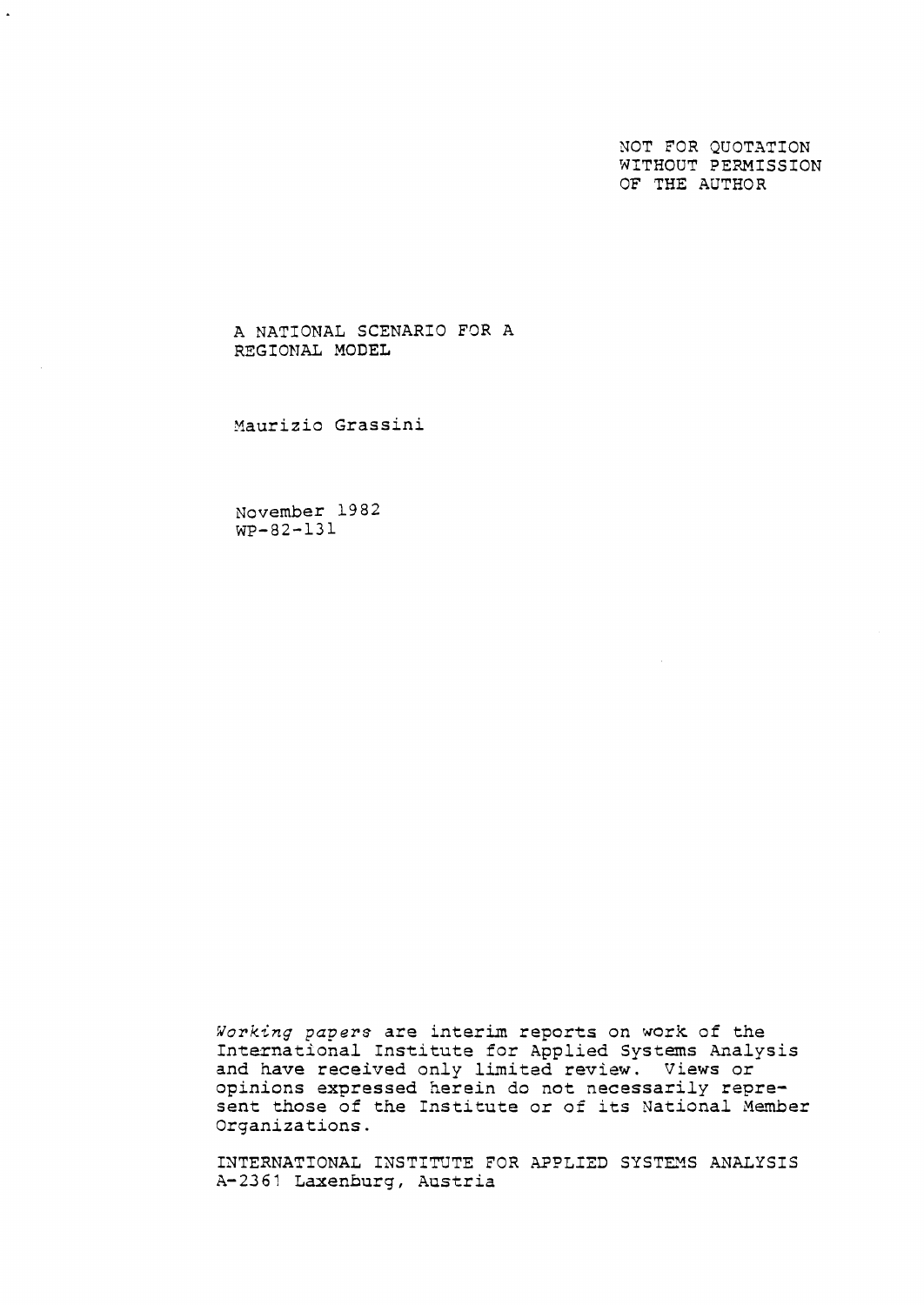PREFACE

In the standard literature on regional and multiregional modeling one can find a dichotomy with regard to approaches suggested. When a top-down strategy is contemplated, a breakdown method is applied to a national model. The bottom-up approach instead imolies that national scenarios are obtained through summing-up the regional conponents.

The Tuscany Case Study has been carried out in such a way that it does not properly fit into the framework mentioned above. Both from a theoretical and pragmatic point of view strong arguments can often be given for continuing a topdown and bottom-up approach. In this way certain consistency checks can be made. In the case of the Tuscany Case Study the national model had to be used as a means to feed the regionalized model with the outcome of actions related to agents which are recognizable only at the national level.

Laxenburg, November 3982

Bdrje Johansson Acting Leader REGIONAL DEVELOPNEMT GROUP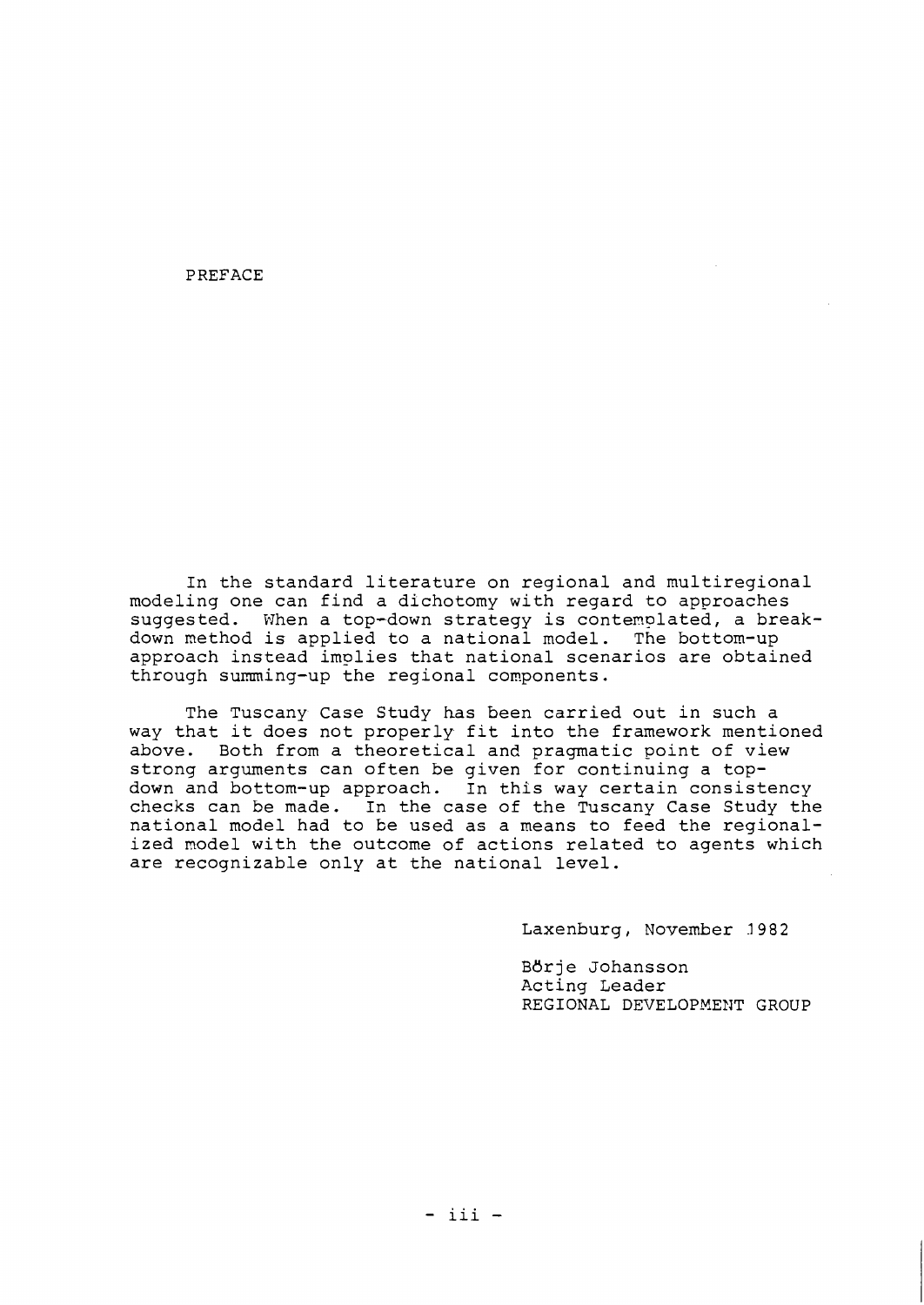## **CONTENTS**

 $\sim 10^{-11}$ 

| 1. | THE NEED OF A NATIONAL SCENARIO FOR<br>REGIONAL MODELS |   |
|----|--------------------------------------------------------|---|
| 2. | THE NATIONAL SCENARIO IN THE TUSCANY<br>CASE STUDY     | 2 |
| 3. | THE REAL SIDE OF THE NATIONAL MODEL                    | 6 |
| 4. | THE OUTCOME OF THE NATIONAL MODEL                      |   |

 $\sim$   $\sim$ 

**References** 

 $14$ 

 $\ddot{\phantom{1}}$ 

 $\sim 10^{-1}$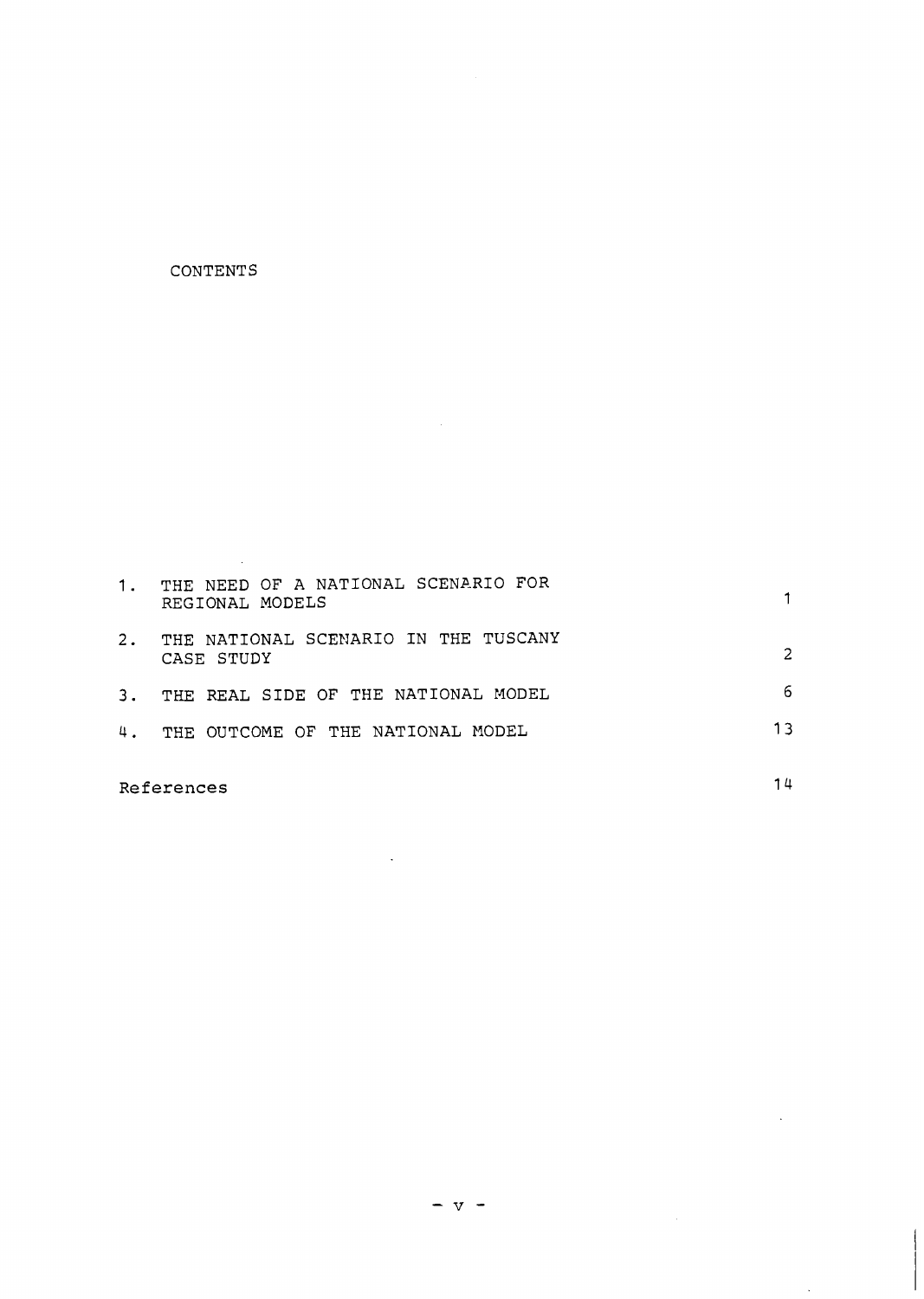A NATIONAL SCENARIO FOR A REGIONAL MODEL

Maurizio Grassini

## 1. THE NEED OF A NATIONAL SCENARIO FOR REGIONAL MODELS

The Tuscany Case Study (TCS) as a biregional model distinguishing Tuscany from the Rest of Italy properly covers the whole national economy. But, TCS is not a national model; Tuscany, as a functional region, is a small open economy and economic processes located in closer areas strongly interacting with Tuscany have to be taken into account. This has been accomplished by defining the Rest of Italy as a working surrounding area, and because of the dimension of the biregional model, the evaluation of the impact of the national economic activities over Tuscany has been made possible.

Efforts on selecting specific data have been made mainly for Tuscany. Consequently, the Rest of Italy statistical data have been derived as differences fron national figures. This is the first connection one can find with the national dimension of the biregional model. Furthermore, however short the horizon, the use of the model for forecasting requires assumptions concerning both regions. The attempt to model regional economic processes and to give evidence of local agents' actions is not equally accomplished in Tuscany and in the Rest of Italy, neither can one assume that the sum of regional agents is equal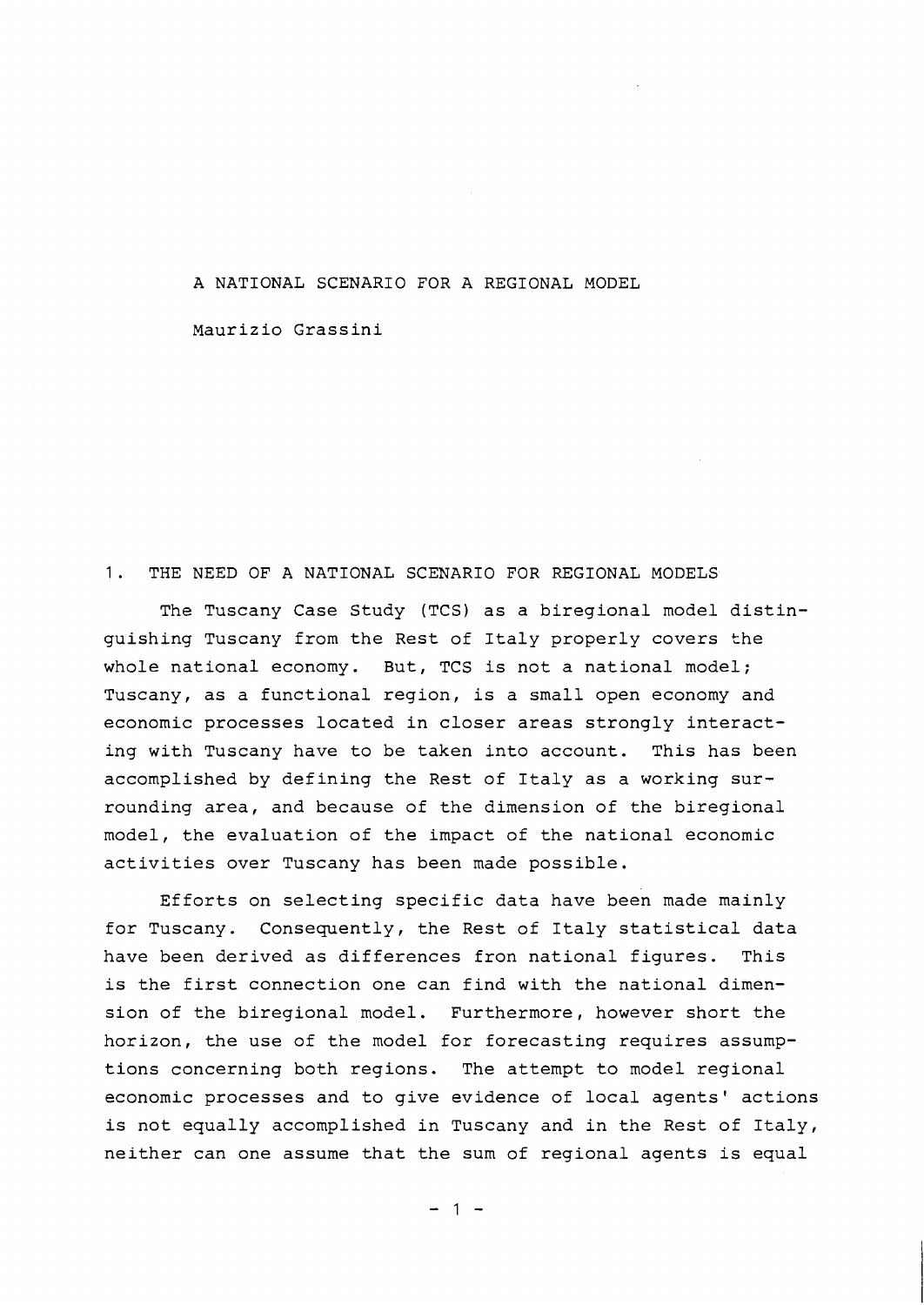to the national decision-makers set. Macroeconomic policies such as monetary and fiscal policies have a strong impact on disposable income, rates of interest, exchange rate, and credit: all variables affecting regional economies but completely, or least partially, determined out of the regional dimension.

Then, a regional model as a bi- or multiregional model requires a national scenario which represents the frame delimiting the feasible set of the local economic phenomena.

## 2. THE NATIONAL SCENARIO IN THE TUSCANY CASE STUDY

The national scenario for the TCS model is provided by INTIMO (Interindustry Italian Model). INTIMO is a modern input-output econometric type model of the Italian economy. It belongs to the INFORUM (Interindustry Forecasts project, University of Maryland), family; this project, founded and directed by Professor Clopper Almon, stimulates the construction of national models under a unifying scientific approach and through the linkage of them by means of a dynamic model of international trade. Hence, models can run together or separately, there being an updated international scenario for each member specifically supplied. INTIMO, as the TCS core model, is based upon an input-output scheme. The statistical data come from the Tavola dell'Economia Italiana (1975) and the present model retains the maximum detail, this is to say, the representation of the economy in 44 branches. The connection between INTIMO and TCS classifications is presented in Table 1.

The general structure of the model is presented in Figure 1. It is easy to recognize the input-output framework starting from the intermediate consumptions box. At its right and bottom final demand and value added components are respectively listed. The variables considered in the model and their connections shown by the arrows give evidence of the integration between real and price sides. A specific link running from value added to final demand components goes through an income distribution process where institutional rules and public policy-makers affecti.e., the family disposable income and the propensity to consume. These

 $-2-$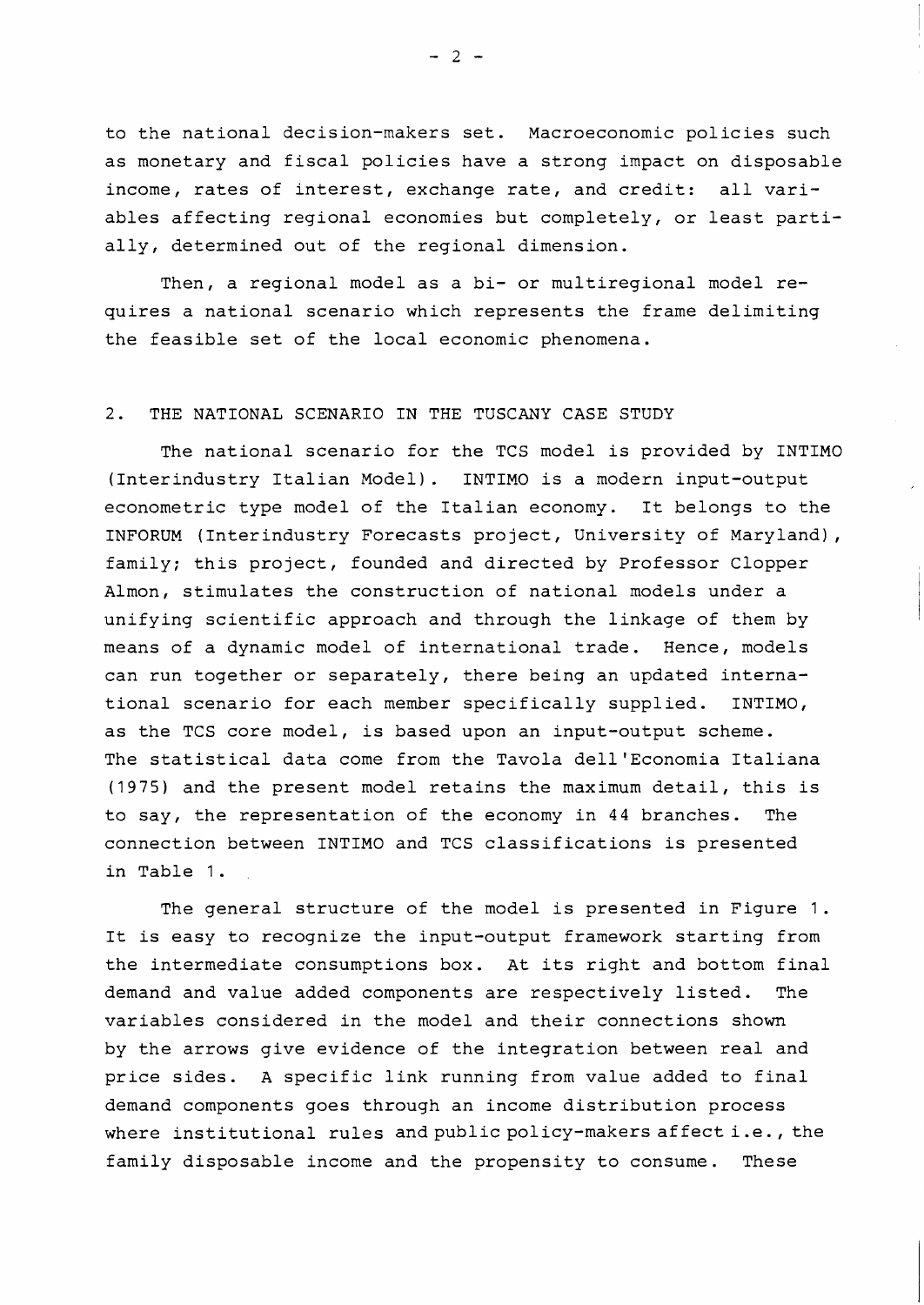|                               | Table 1. Comparative Scheme of the 44 Industries and the |  |  |  |
|-------------------------------|----------------------------------------------------------|--|--|--|
| 31 Industries Classification. |                                                          |  |  |  |

 $\sim$ 

| INTIMO<br>INDUSTRIES                                         | TCS              |
|--------------------------------------------------------------|------------------|
| 1 Agricultural, forestry and fishery                         | 1                |
| 2 Coal mining                                                |                  |
| 3 Coke                                                       | $\overline{c}$   |
| 4 Crude petroleum, natural gas, oil refining                 |                  |
| 5 Electric, gas and water services                           |                  |
| 6 Nuclear fuel                                               | 3                |
| 7 Iron and non-ferrous metal ores mining                     | $\boldsymbol{4}$ |
| 8 Stone and clay products                                    | 5                |
| 9 Chemical and pharmaceutical products                       | 6                |
| 10 Metal products (motor vehicles and machinery excluded)    | $\overline{7}$   |
| 11 Farm and general industrial machinery and equipment       | 8                |
| 12 Office machines; scientific instruments                   | 9                |
| 13 Electric lighting and wiring equipment                    | 10               |
| 14 Motor-cars, lorries and equipment                         |                  |
| 15 Other transportation equipment                            | 11               |
| 16 Fresh and corned meat and other butchery products         | 12               |
| 17 Milk and kindred products                                 | 13               |
| 18 Other food                                                | 14               |
| 19 Alcoholic and non-alcoholic drinks                        | 15               |
| 20 Tobacco manufactures                                      | 16               |
| 21 Fabricated textile products and apparel                   | 17               |
| 22 Leather tanning, leather products, footwear               | 18               |
| 23 Lumber and wood products, furniture                       | 19               |
| 24 Paper and allied products, printing and publishing        | 20               |
| 25 Rubber and miscellaneous plastic products                 | 21               |
| 26 Miscellaneous manufacturing                               | 22               |
| 27 New construction and public works                         | 23               |
| 28 Scrap, used and second-hand goods; maintenance and        |                  |
| repair services                                              | 24               |
| 29 Trade                                                     |                  |
| 30 Hotels and lodging places                                 | 25               |
| 31 Land transportation                                       |                  |
| 32 Sea and air transportation                                | 26               |
| 33 Warehousing and kindred services                          |                  |
| 34 Communications                                            | 27               |
| 35 Finance and insurance                                     | 28               |
| 36 Business services                                         | 30               |
| 37 Real estate and rental                                    | 29               |
| 38 Marketed research and educational services                | 30               |
| 39 Marketed sanitary services                                | 30               |
| 40 Marketed amusement and cultural services                  | 30               |
| 41 Non-marketed miscellaneous services (government services) |                  |
| 42 Non-marketed research and educational services (govern-   |                  |
| ment services)                                               | 31               |
| 43 Non-marketed sanitary services (government services)      |                  |
| 44 Non-marketed household services                           |                  |
|                                                              |                  |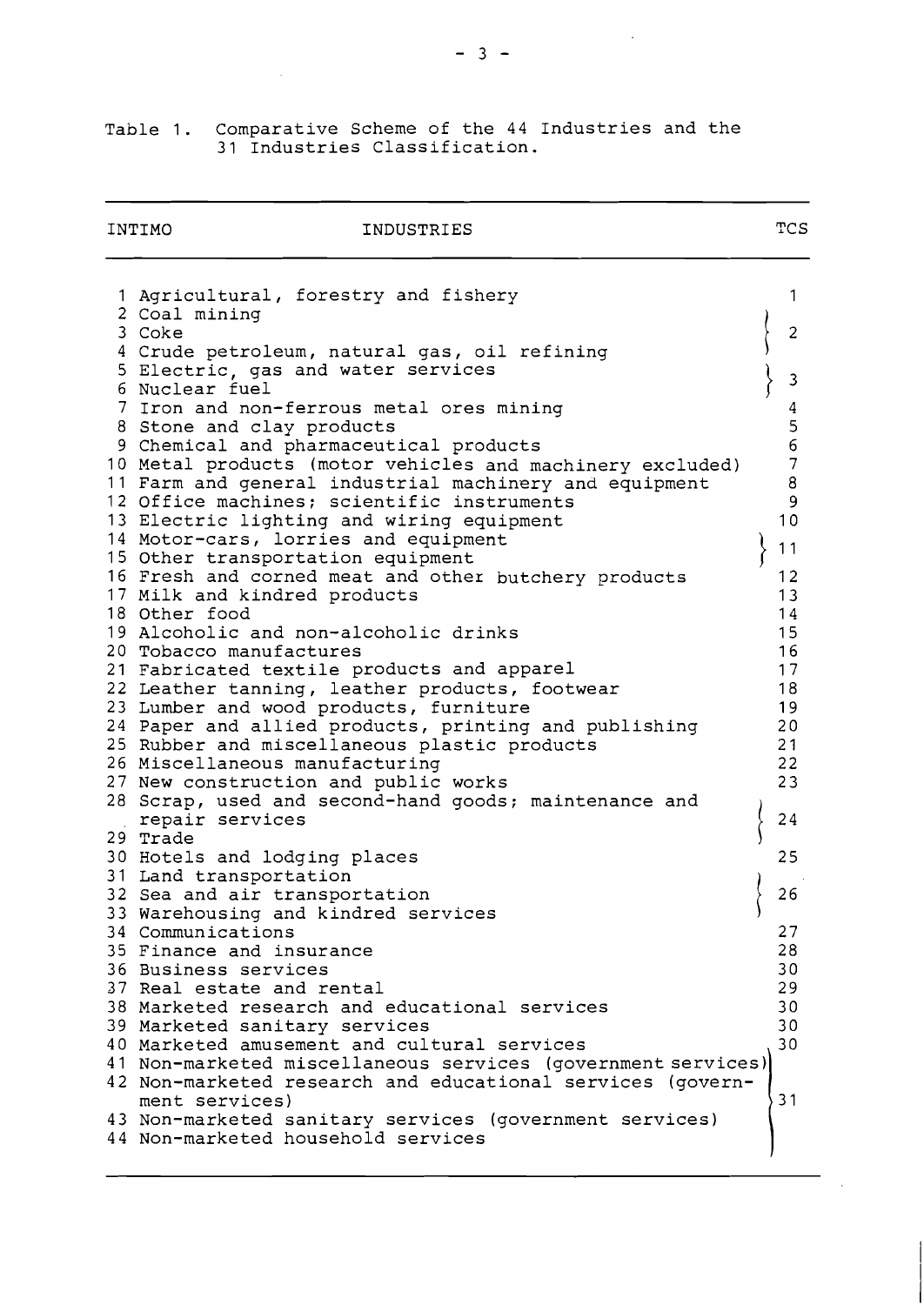variables have their main impact on private consumption. Here, processes leading to the determination of interest rate and user costs of capital should find their settlement once sectoral data are available.

A closer look at the model can begin by considering the topright side of Figure 1 where one finds the final demand (vector) variables. Among them are imports; in an accounting scheme they are usually jointly listed with outputs with which they sum up to total resources. Here, imports are included among private consumption, investment, exports, public expenditure and inventory change because in the logic of the model they are provided by behavioral equations and, as can be made clear later on, they are considered as explanatory variables in the identity equation which gives outputs as equal to intermediate consumption plus final demand components minus imports. All these variables are disaggregated for branches, so is the productivity of labor situated on the left of total output. For each sector, this variable measures the amount of labor per unit output as a function of the activity level; according to the parametric structure of these functions detected from historical data, once the sectoral output is computed, the employment is derived. The total employment is subsequently confronted with the total labor force and the amount of unemployment is estimated.

Starting from the price (vector) block, passing through the intermediate consumptions down to the value added block, we can isolate the price side. Here, we find wages, social contributions, other incomes, replacements, taxes and contributions to the production, all measured at sectoral level. The econometric functions concern some value added components (wages, salaries), others being specific policy instruments. The price equation can be considered as an account identity giving a rationale for price indexes or, as long as the theory can be suitable in the case at hand, a mark-up approach for price determination. Here, the Leontieffian matrix must be split for home and import intermediate consumption to distinguish national and foreign components of the price dynamic. Furthermore, it is worthwhile to notice that some important exogenous inputs reach the core of the model through wage equations.

 $-4-$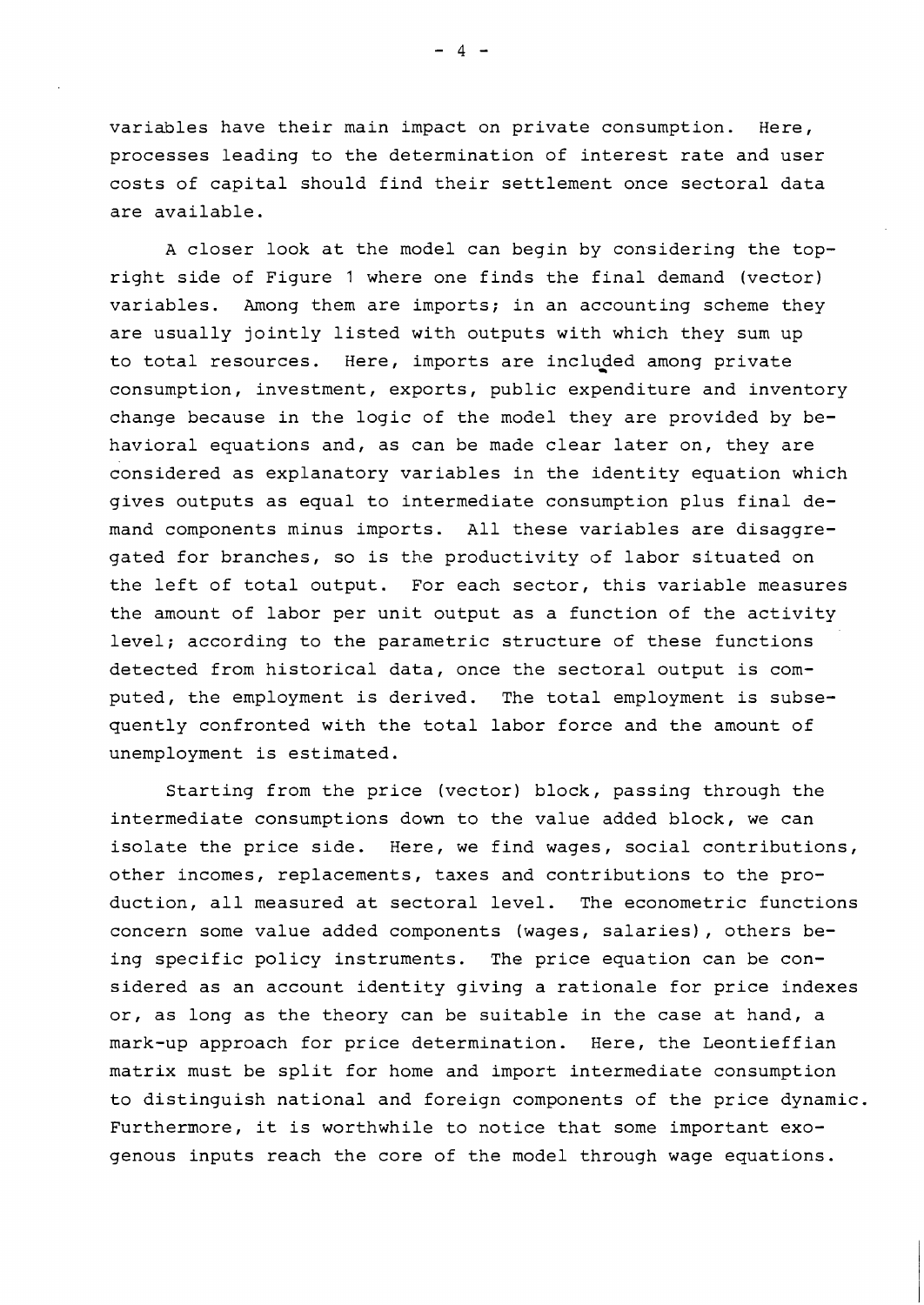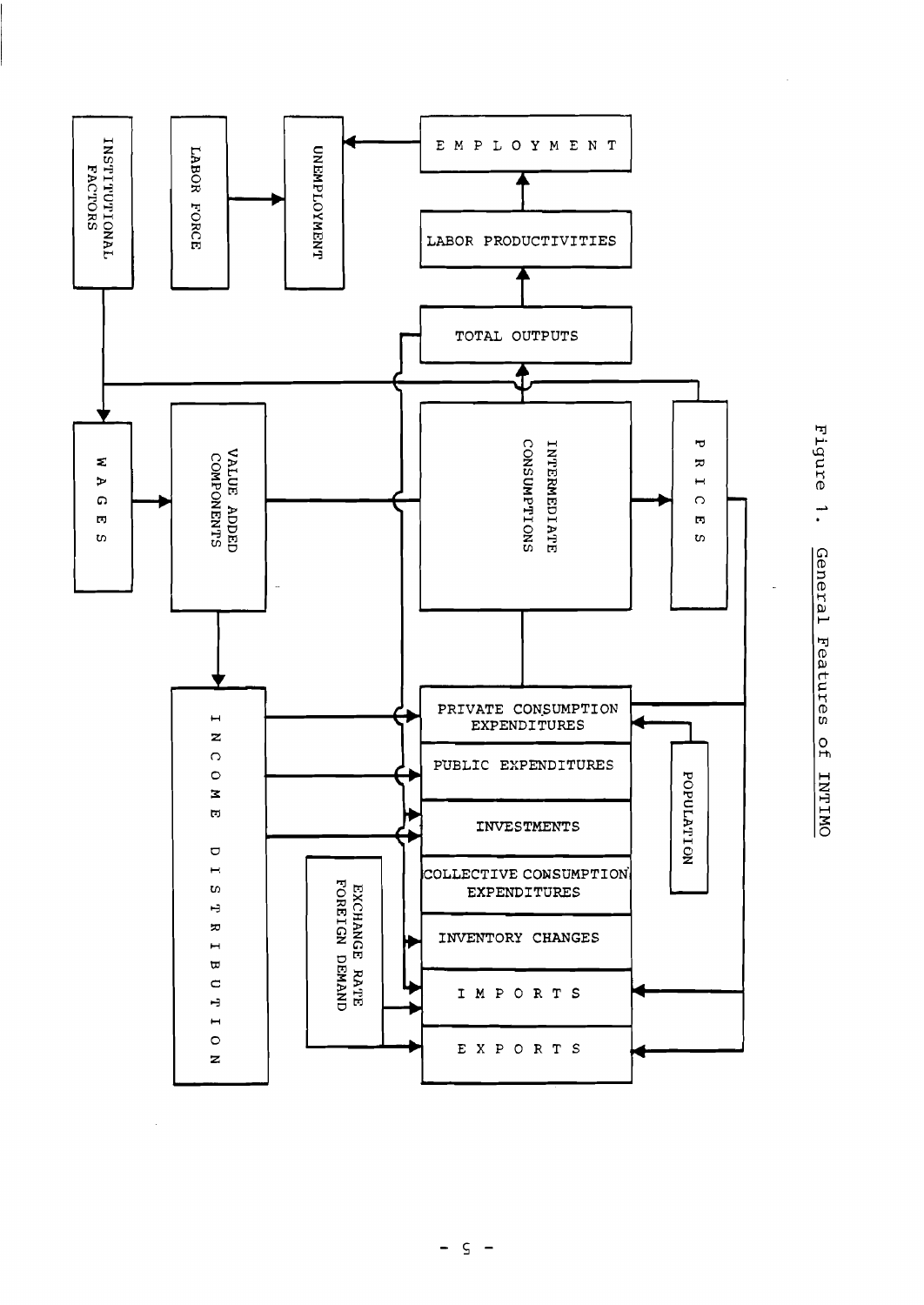Those equations measure the evolution of the wage indexes with respect to a given base year and, being tailored to match longterm movements, they are considered the place where it can be suitable to incorporate institutional factors such as peculiarities of industrial relations and even long-term money supply effects. These wage equations give evidence of a way to introduce the effect of strategic variables not included into the general inputoutput accounting scheme.

The real and price sides of INTIMO, as in any other model of the INFORUM family, can be solved simultaneously or separately; considering the model as a tool for providing the TCS of a national scenario, here the attention is mainly focused on the real side outcomes.

3. THE REAL SIDE OF THE NATIONAL MODEL

The analytical structure of the model can be conveniently presented starting from the Leontieff equation

$$
Ax + f = x \tag{1}
$$

where x is a vector of sectoral total outputs, f is a vector of sectoral final demand components and A is the intermediate consumption matrix per unit output. This equation states that the total (sectoral) output is equal to all the final uses plus goods and services consumed in the production process in a given time span. Here, the time span is equal to one year and the final uses are distinguished into private consumption expenditure, three government sectors (general administration, health and education services), collective private consumption expenditure, investment, inventory change, exports, and imports (with a negative sign).

In general, we can state that the final demand vector is equal to the sum of r final demand components

$$
f = f_1 + f_2 + f_3 + \dots + f_r \tag{2}
$$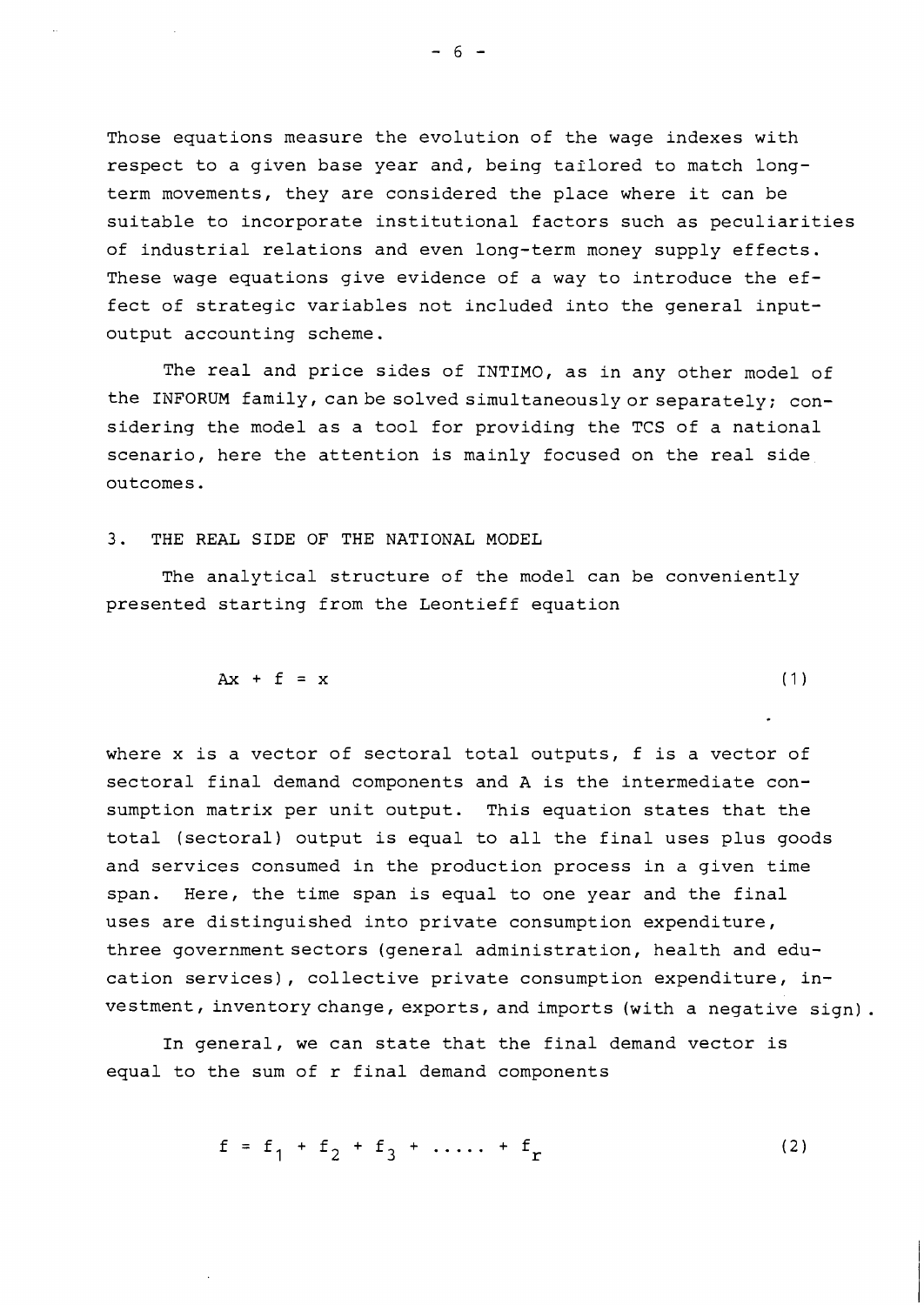Some components, let us say  $k \le r$ , are explained by means of econometric equations. These components and the total output are the set of the endogenous variables of the (real side) model. Once an econometric estimate of a set of variables is required, the statistical data available can impose classifications conceptually different from the ones in the basic accounting scheme. We find this kind of discrepancy for private consumption expenditure and private investment. The estimation of a demand equations system is carried out relying on time series data available, that in the National Account (NA) scheme refer to an hypothetical consumer's basket which, of course, has a structure different from that of an 1-0 branches classification. In modeling investment functions, time series data must refer to investing sectors while in an 1-0 table final demand for investment is related to producing sectors. In these cases, one needs a code for transforming into 1-0 final demand vectors the estimates obtained by using NA data; every Central Statistical Bureau producing NA and 1-0 statistics supplies such kinds of codes which connect the two accounting schemes. These codes are known as bridge matrices having rows and columns relating to the two classifications. In general, we can assume that such a bridge between NA and 1-0 statistics must be accomplished for each final demand vector, so that calling  $B_i$  the bridge matrix for the i-th final demand vector, and  $F_i$  the NA item classification of vector  $f_i$ , we have

$$
f_i = B_i F_i \tag{3}
$$

When classification discrepancies are not met, matrix  $B_i$  will be equal to an identity matrix (as is the case for import and export vectors specifically produced from OECD data matching directly the used 1-0 classification); then we can redefine

$$
Ax + B_1F_1 + B_2F_2 + \cdots + B_rF_r = x \qquad (4)
$$

As previsouly stated,  $k \le r$  final demand components are explained by behavioral equations econometrically estimated. Each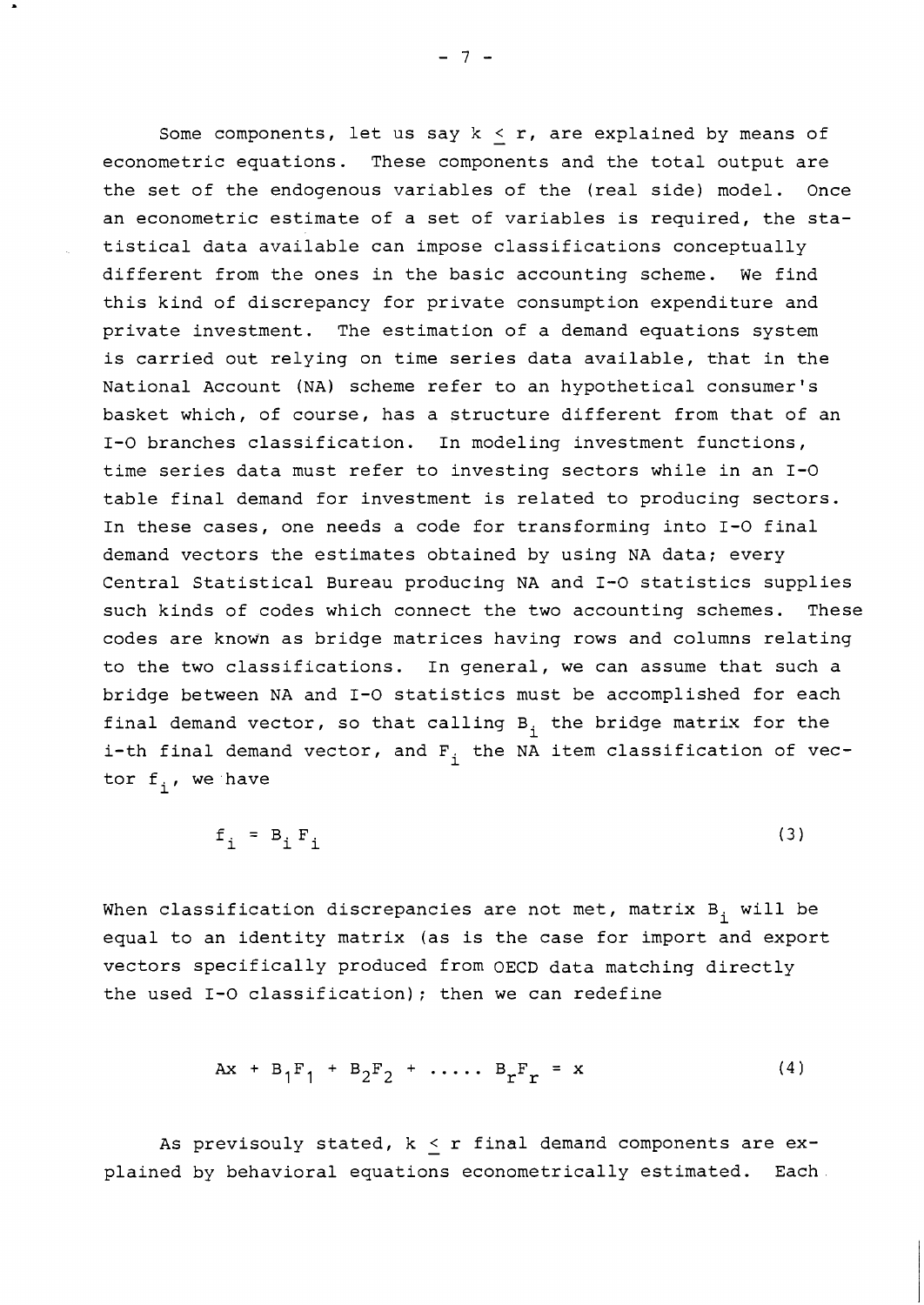final demand component is then considered at its own level of disaggregation according to NA time series available with its specific bridge matrix. Then for each vector  $F_i$  we have a set of n<sub>i</sub> equations

$$
F_{i1} = F_{i1} \cdot \cdot
$$
\n
$$
F_{i2} = F_{i2} \cdot \cdot
$$
\n
$$
\vdots
$$
\n
$$
F_{i1} = F_{i1} \cdot \cdot
$$
\n
$$
\vdots
$$
\n
$$
F_{in} = F_{in} \cdot \cdot
$$
\n
$$
F_{in} = F_{in} \cdot
$$
\n(5)

Among the explanatory variables in (.) one can find variables which are expected to be solved simultaneously in the system; variables which are endogenous in the price side of the model; and variables which are purely exogenous.

The endogenous variables in the real side of the model can be gathered into a vector

$$
\begin{bmatrix}\nF_1 \\
F_2 \\
\vdots \\
F_i \\
\vdots \\
F_r \\
\vdots \\
x\n\end{bmatrix} = \begin{bmatrix}\nF \\
x\n\end{bmatrix}
$$
\n(6)

where F is a subvector collecting all the final demand components.

A general view of the model can be given assuming, for easy notation, that all the functional forms in the system be linear; in fact, some of them are strictly non-linear, but we resort to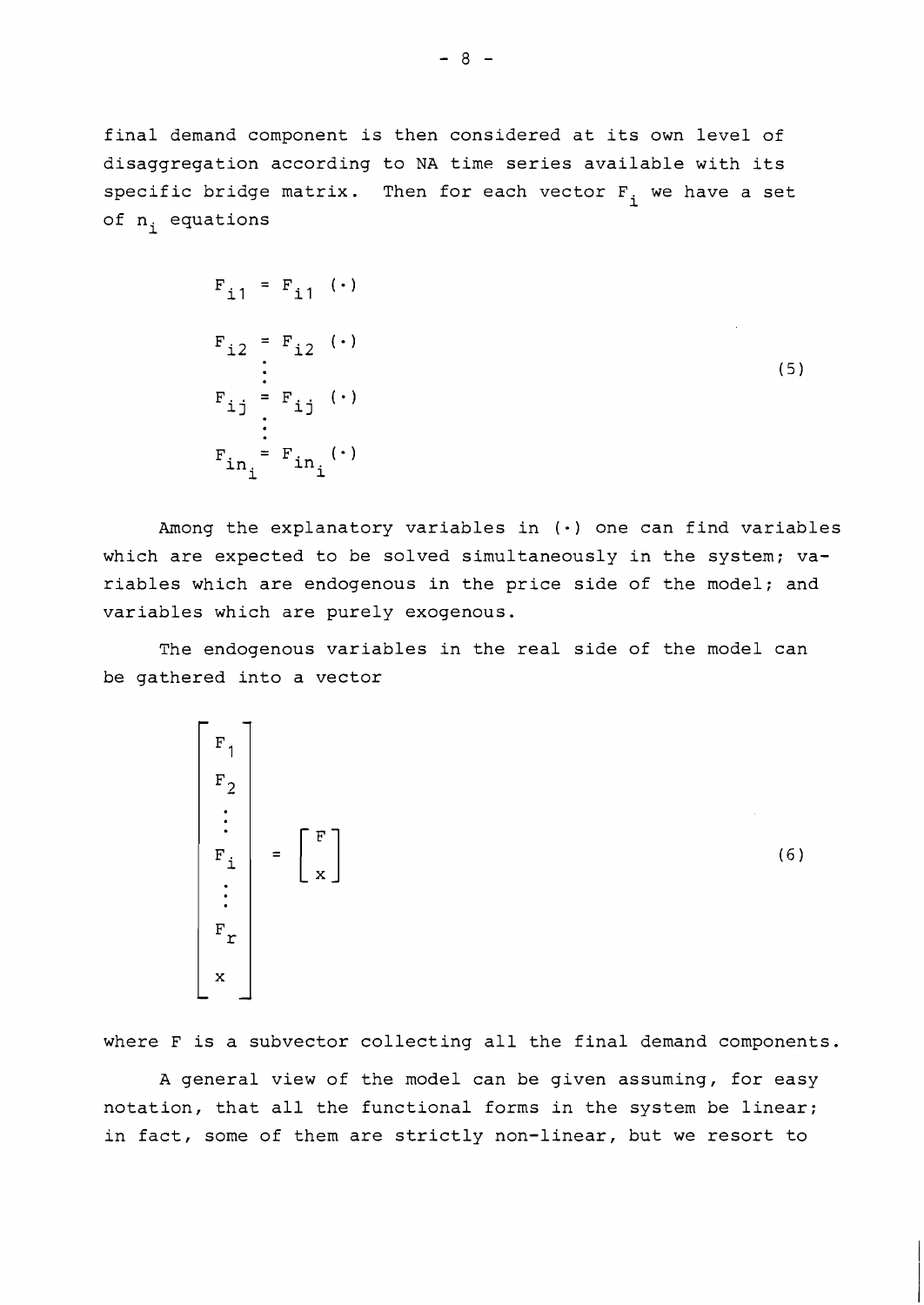a linear approximation to make it possible at a glance to detect the interdependencies present in the structural equations. Then, the model can be presented as follows

$$
\begin{bmatrix} F \\ x \end{bmatrix} = \begin{bmatrix} D & C \\ B & A \end{bmatrix} \begin{bmatrix} F \\ x \end{bmatrix} + G \tag{7}
$$

Matrix C contains parameters relating to those components of total output, x, which appear as explanatory variables in the final components equations; matrix B is a collection,  $[B_1, B_2, \ldots]$ , of bridge matrices which convert into the **1-0** classification the econometric estimates of variables defined according to the other accounting scheme; A is the intermediate consumption matrix; D contains parameters whereby interactions among final demand components are considered. G is a vector collecting the contributions of predetermined variables. Vector G can split into two components; one considering the impact of lagged endogenous variables, and the other, what is due to purely exogenous factors. For easy notation, once more, let us consider no more than one lag in endogenous variables; then,

$$
G = G_1 + G_2 = \begin{bmatrix} W_1 & W_2 \\ 0 & 0 \end{bmatrix} \begin{bmatrix} F \\ x \end{bmatrix} + \begin{bmatrix} P_1 \\ P_2 \end{bmatrix} z \qquad (8)
$$

where we can recognize the vector of endogenous variables lagged one period. Vector z summarizes all the purely exogenous variables. Matrices  $W_1$ ,  $W_2$  and  $P_1$  contain parameters relative to predetermined variables involved in final demand structural- equations;  $P_2$  is formed to select those final demand components considered exogenous. Now, (7) and (8) can be conveniently presented as two sets of equations; the first is

$$
F = DF + Cx + W_1F_{-1} + W_2x_{-1} + P_1z
$$
 (9)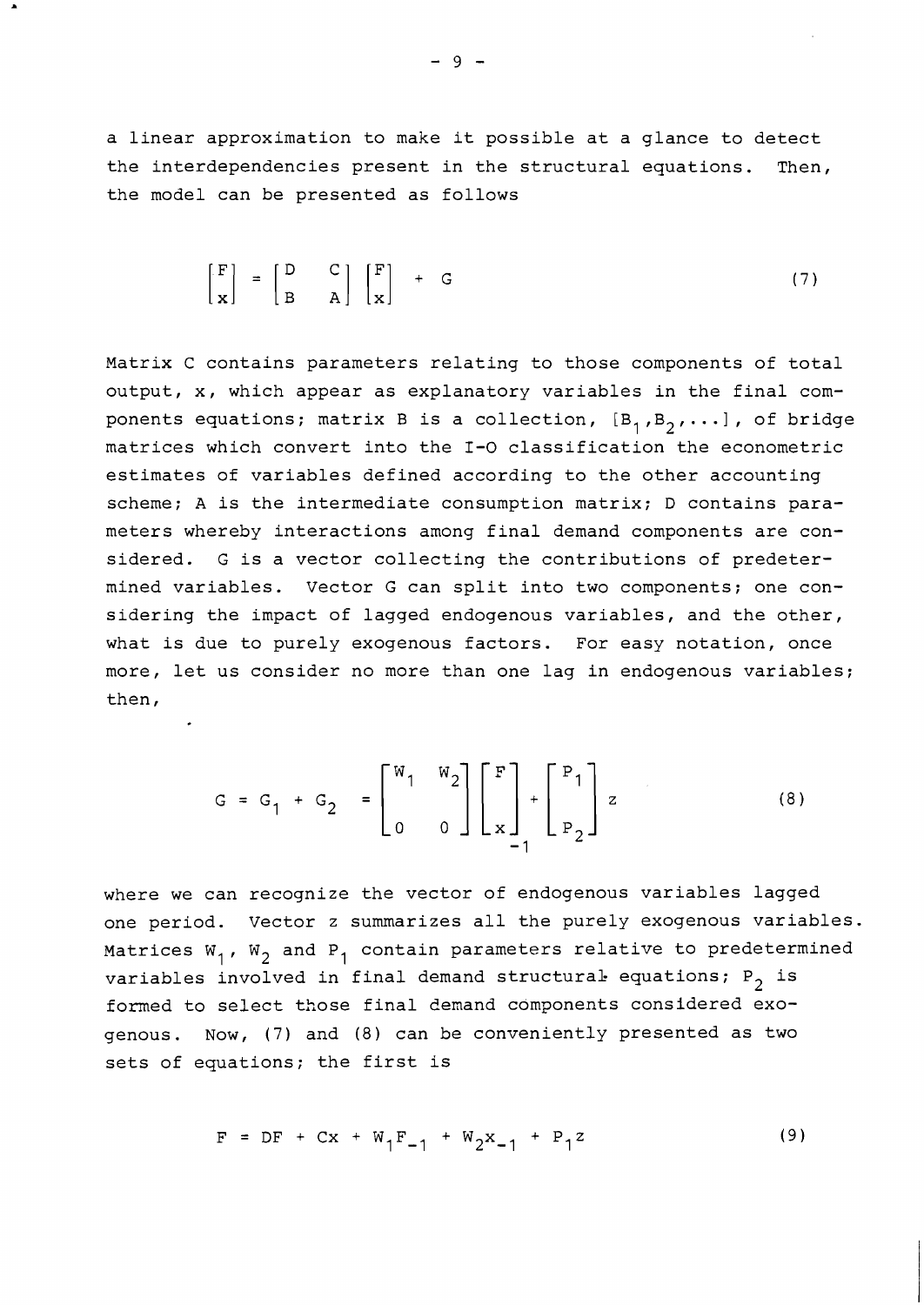defining the general structure of the final demand components structural equations; the second is

$$
x = BF + Ax + P_2 z \tag{10}
$$

This set reproduces the Leontieff equation, where

$$
BF = B_1F + B_2F_2 \cdots + B_kF_k = f_1 + f_2 + \cdots + f_k \qquad (11)
$$

and

$$
P_2 z = f_{k+1} + f_{k+2} + \dots + f_r
$$
 (12)

Hence, if we move to final demand component from vector F to vector  $P_2z$ , namely, decide not to give any econometric explanation of these endogenous variables, we are led to the fundamental equation (1). This gives us the meaning of the departure from the classical analytical core of input-output analysis stressing, at the same time, what is nowadays meant by modern input-output modeling.

We can now consider what is included in  $P_1 z$ . Following Figure 1, we find population, labor force, prices, disposable income, foreign demand, foreign prices, and exchange rate. These variables have different degrees of exogeneity. Population and labor force are purely exogenous, there being at present no demographic submodel considered in the INFORUM type model. Prices are no longer exogenous if real and price sides are run together. Anyway, whereas they are included among explanatory variables, they appear in equations where, due to homogeneity conditions, only relative prices are considered. Since ratios of prices, in general, tend to have smooth time evolutions, for forecasting purposes trends in relative prices can adequately represent the paths for these exogenous variables. Disposable income is potentially modeled in the box concerning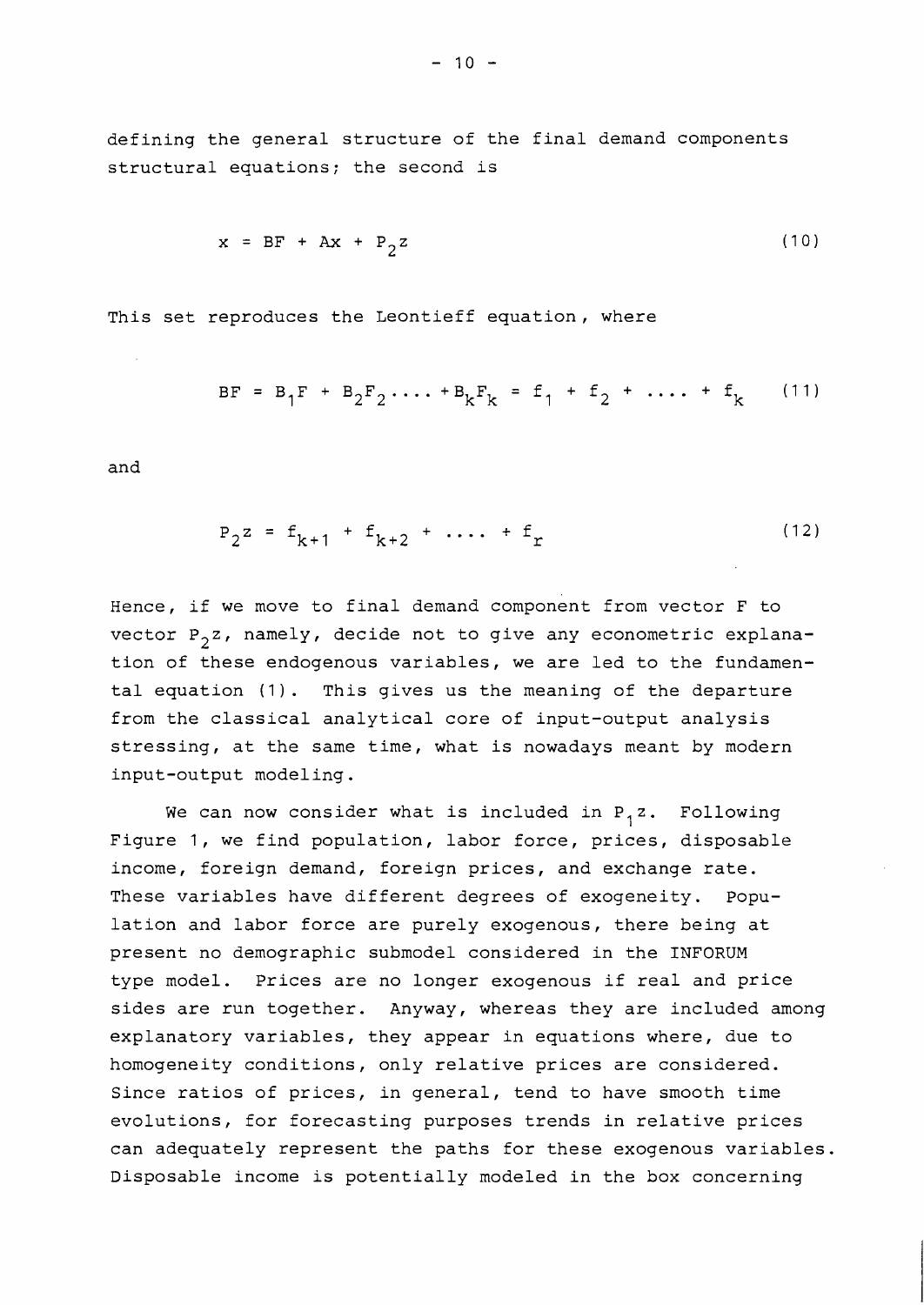income distribution; here incomes coming from value added components are submitted to fiscal and transfer policies as well as to all the macroeconomic manipulations involving institutional agents. In this sector, we find many policy instruments which can be used to define the set of feasible scenarios set up by policy makers. Then, disposable income can be modeled for giving evidence of the impact on it of all these kinds of instruments; but, we can even consider the case in which disposable income is given as target value, so that it becomes an independent variable in the income distribution block and can be labeled as a policy instrument for the real side of the model. Foreign demand and foreign prices are strictly exogenous variables for a national model; for members of the INFORUM group, such variables can be considered partially endogenous as soon as models are run together through the world trade model specifically designed for the international linkage of them. Anyway, a model specific data base for foreign trade--sectoral demands and prices--is provided for each member of the INFORUM group. Exchange rate is the last predetermined variable met in the real side of the model. It is partially exogenous since its historical trend and systematic surplus or deficit of the commodities and services foreign balance constrain the feasible scenarios for the exchange rate itself.

The model allows for the introduction of other exogenous information, which can be labeled as structural hypotheses and can be explained considering the parametric structure in (7). First of all, we have matrix A which give the technological structure of the economy and, especially in forecasting simulation, it is hard to consider it constant over time; each element of A is expected to vary, so that the matrix should be provided with an index t defining its value of a particular point of the time axis. Matrix B is a collection of bridge matrices; some of them can be equal to the identity matrix, but others show the links between 1-0 and NA classifications at a given year. Behind a constant value over time of an NA figure we can find a demand to 1-0 branches different in composition. Then, even the bridge matrices can require an index t. Matrices D and C, as well as  $W_1$ ,  $W_2$  and P<sub>1</sub>, due to the linear approximation of the final de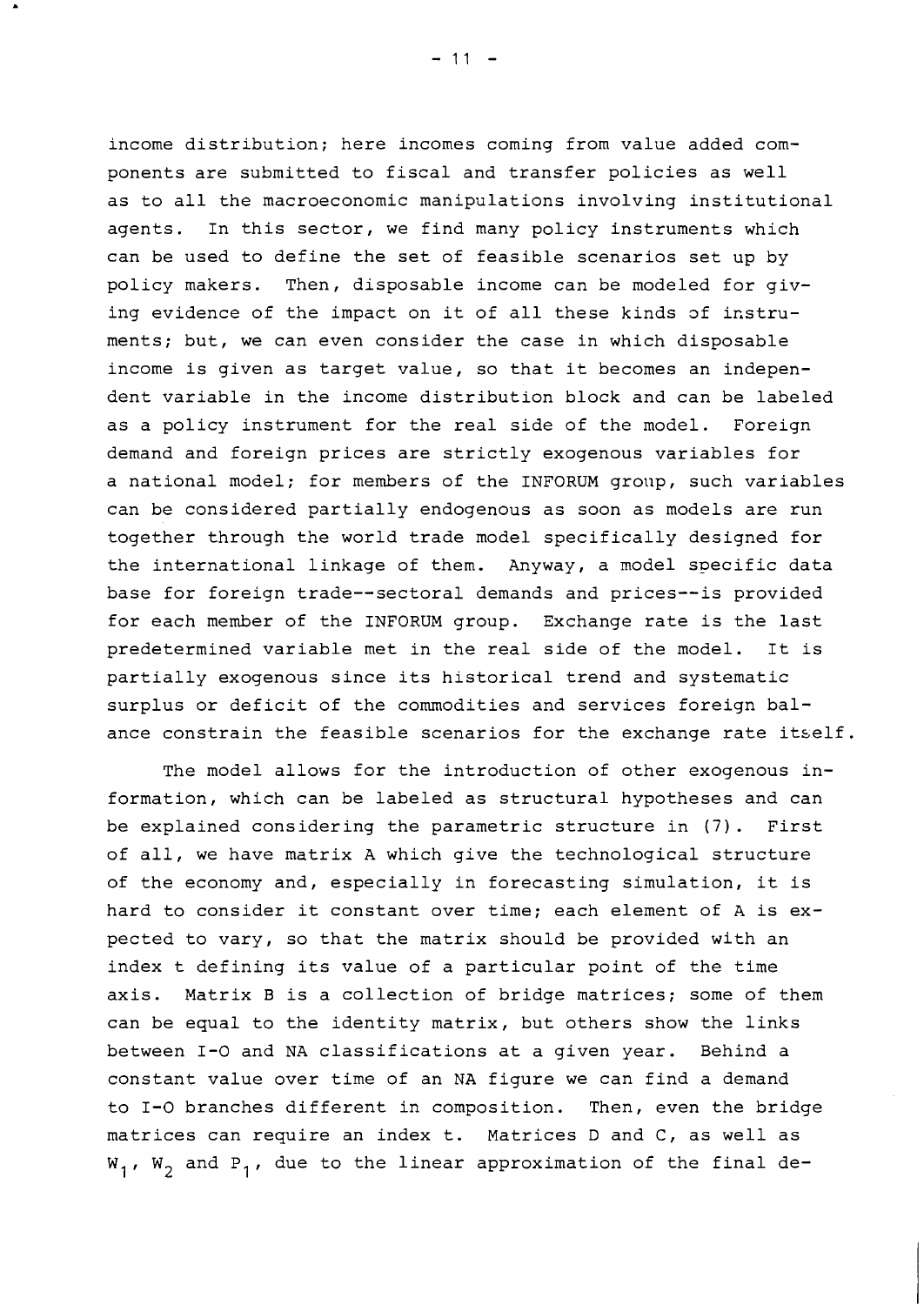mand components functional forms, ccntain parameters that are constant and represent the structure of the behavioral or institutional estimated equations. Structural parameters indicate propensities, multipliers, elasticities and so on; these are not necessarily assumed to be constant in the long run projections and, if necessary, they can conveniently be modified. Anyway, we want to make clear that such a kind of structural change in parameter, if expected, is mainly measured on the time path of the (dependent) endogenous variable; if, for example, an income elasticity in a consumption function is expected to decrease in the future, what matters is to make sure that the specific consumption item will follow a given path. It is the same for rationing and autonomous investment done in specific sectors (i.e., constructions). Thus, it is better to consider the case of turning endogenous variables into exogenous ones if the influence of the policy maker or a priori information is strong enough to fix the outlay out of the private decision sphere, rather than managing with behavioral equation structural parameters.

Then, we have matrices A and B which can be provided with an index t, and the equation system (9) with a flexible dimension.

Confining attention to the real side of the model, once given a scenario (which determined vectors  $P_1z$  and  $P_2z$ ), the model can be solved in the endogenous variables F and x. The "linearized" version of the model overrides the nonlinearities which are largely present in the final demand component equations so that the iterative procedure in solving the model risks not being appreciated. In fact, the equations for F are mainly nonlinear and the solution can conveniently be carried out as follows. First a guess on total output,  $x^0$ , is given. The first solution for the endogenous variables,  $F^0$ , is obtained and used for solving the Leontieff equation (1); the value of the total output,  $x^{\dagger}$ , is then used to compute a new value for the final demand components,  $F^1$ . The procedure is repeated until the difference between output vectors in successive iterations is considered negligible.

 $-12 -$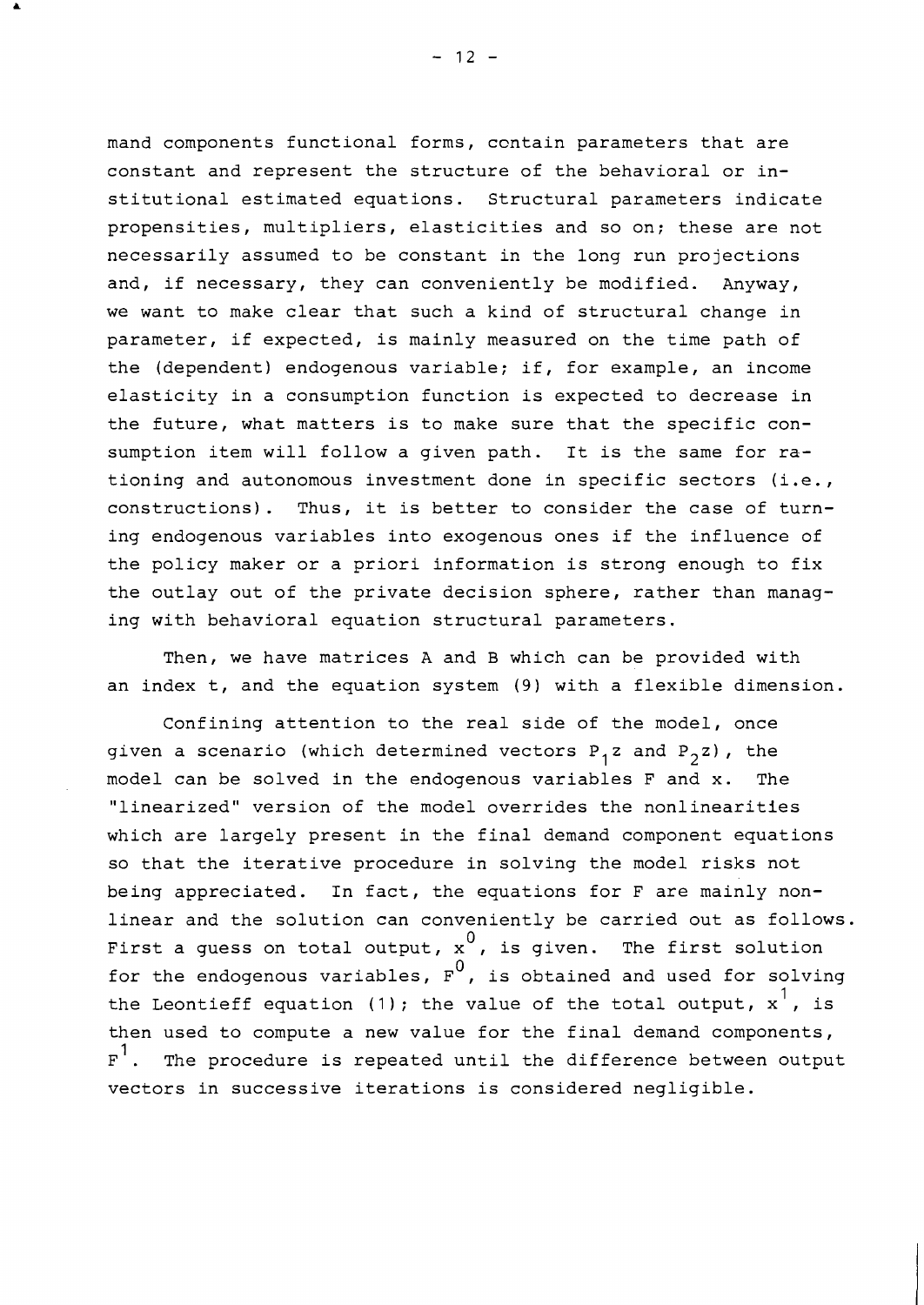4. THE OUTCOME OF THE NATIONAL MODEL

Given national scenarios, INTIMO provides forecasts for the Italian economy. These forecasts are composed of 40 private consumption expenditure items, 23 investment estimates for investing sectors, 26 inventory changes according to producing branches, imports and exports on commodities for 27 sectors and 9 exports and 10 imports on services.

Private collective consumption and public expenditure belong to the scenario, while sectoral total outputs are forecast components. By means of labor productivity equations, total outputs permit the estimation of sectoral employments. The comparison of total employment with the labor force (a scenario variable) gives an estimate of total unemployment.

The variable structure of the INTIMO real side model is summarized in Table 2.

| Scenario                       | Forecasts                        |  |
|--------------------------------|----------------------------------|--|
|                                |                                  |  |
| Population                     | Private Consumption Expenditures |  |
| Labor Force                    | Investments                      |  |
| World Demand                   | Inventory Changes                |  |
| Foreign Prices                 | Imports                          |  |
| Disposable Income              | Exports                          |  |
| Prices                         | Employments                      |  |
| Rate of Exchange               | Total Outputs                    |  |
| Private Collective Expenditure |                                  |  |
| Public Expenditure             |                                  |  |

Table 2. Variable Structure

The present variable structure represents the coverage to which the biregional model, during the process of building, tends to fit.